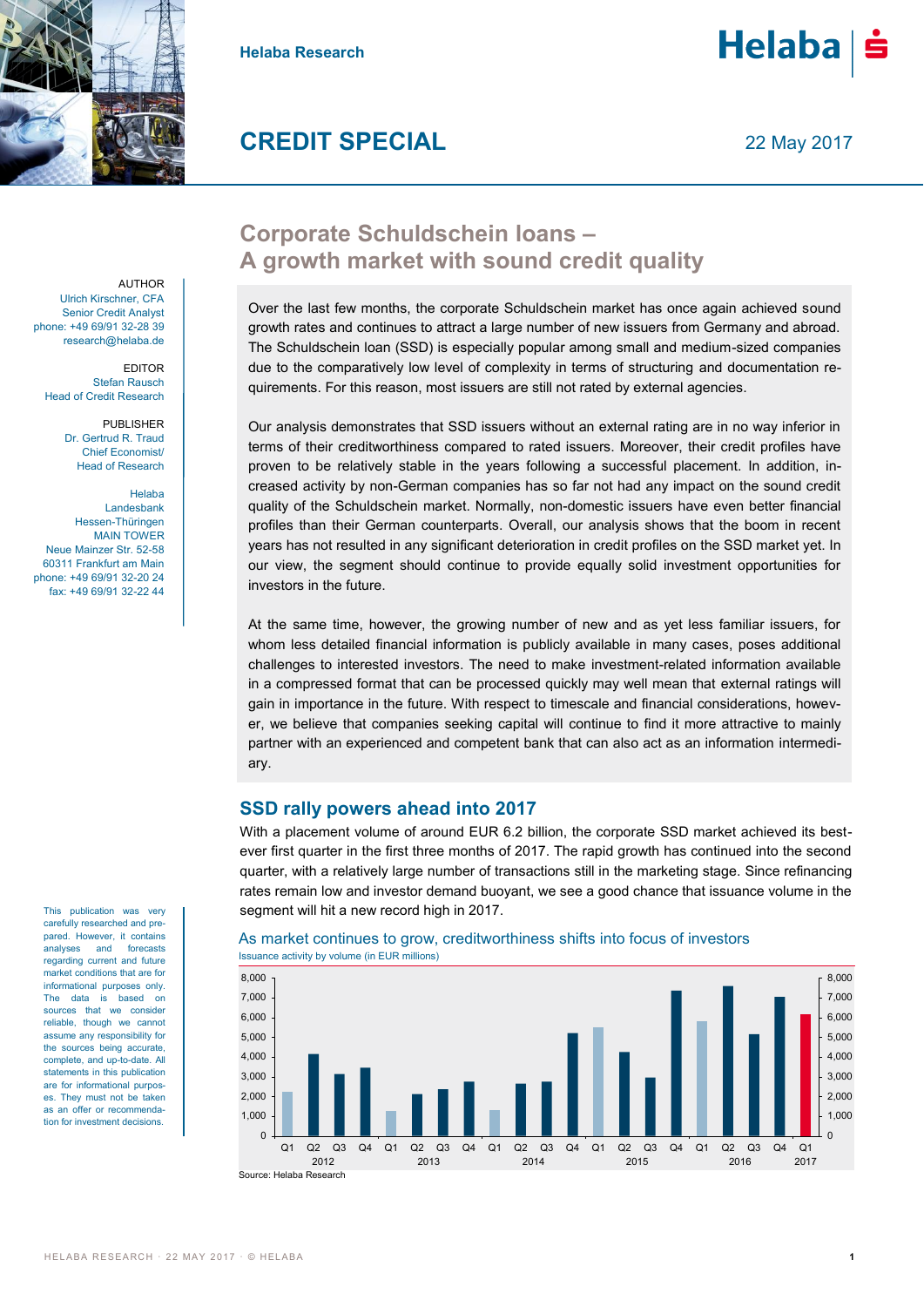#### **Issuers without external ratings dominate market activity**

Unrated issuers dominate the market In contrast to the corporate bond segment, the SSD market is traditionally a market for unrated companies. In 2016, when Schuldschein transactions reached a record volume of more than EUR 25 billion, 98 issues or 80 % of the total market volume originated from companies that were not rated by an external agency. The only exception was in 2008, when rated issuers gained the upper hand. In our opinion, however, this was mainly due to the challenging market conditions in the euro-denominated bond segment, which encouraged some major issuers to cover a larger proportion of their funding requirement on the SSD market. In all other years, though, unrated borrowers dominated the market.

#### Rated transactions still in a minority, ... **EXECUTE:** Notice a slightly higher volume % of placements . % of issuance volume



Sources: Bloomberg, Helaba Research Sources: Bloomberg, Helaba Research Sources: Bloomberg, Helaba Research





#### **Attractive source of funding for small and mid-sized issuers**

The main reason for the predominance of unrated companies can be attributed to the issuer structure of the market. The majority of companies placing SSDs are small and mid-sized firms. In the previous financial year, more than half of SSD issuers generated sales of less than EUR 2.5 billion each. Agency ratings, on the other hand, are more typical for large companies with higher funding requirements.



SMEs dominate SSD market Number of issuers in 2016\* (by volume of sales, EUR millions)

\*based on publicly available financial statements (around 80% of SSD universe 2016) Sources: Bloomberg, Helaba Research

Comparatively low documentation requirements a significant advantage

In our view, the attractiveness of this instrument for small and medium-sized enterprises is related, in particular, to the typical characteristics of Schuldschein loans. For instance, SSDs can be placed on the market with comparatively small loan amounts. Furthermore, the documentation requirements are relatively limited. This ensures that the transaction is faster as well as less complex and that the financial expense is kept to a minimum.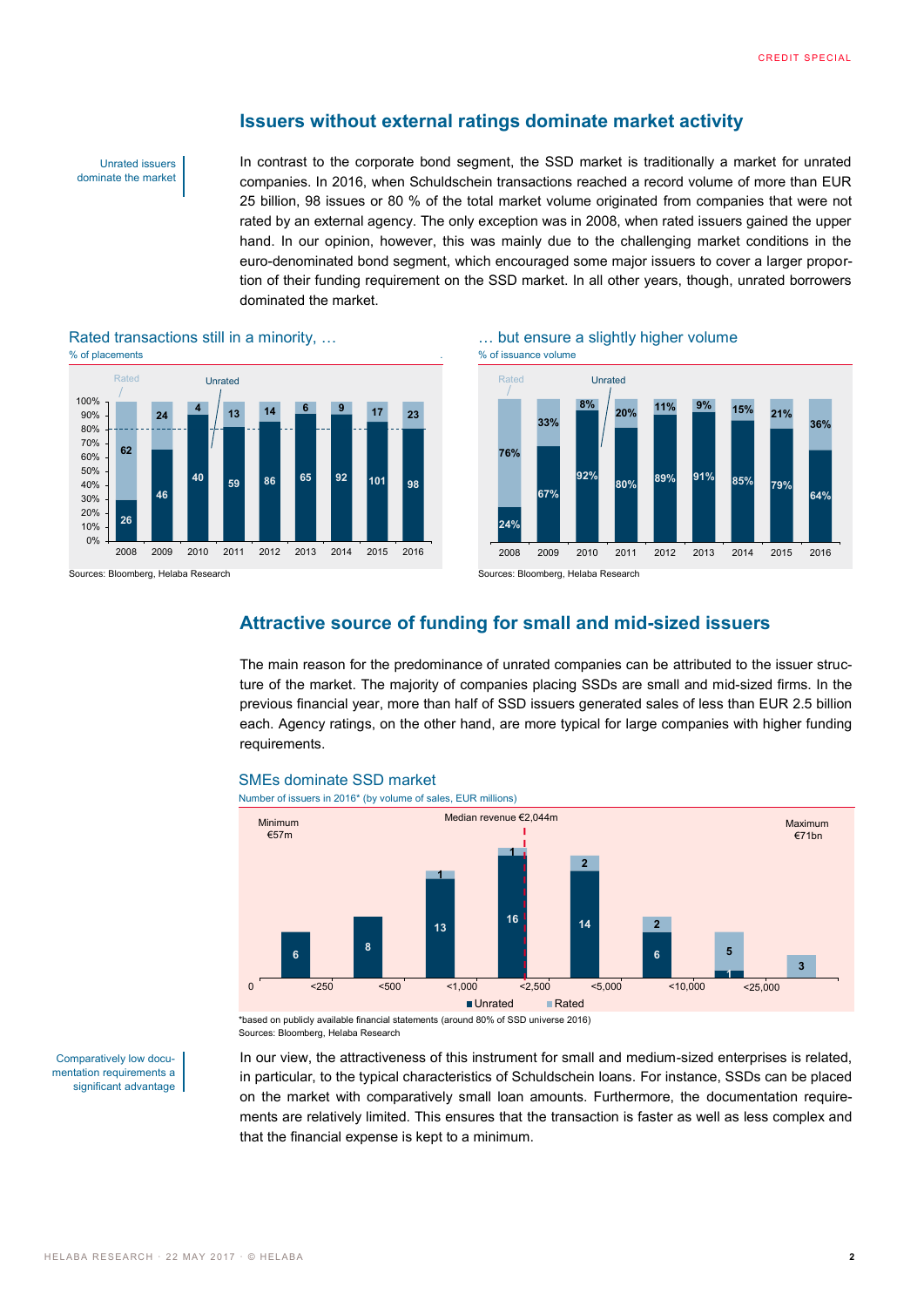# **Good creditworthiness even without an external rating**

In view of the large number of unrated companies, the question arises as to how to assess their creditworthiness in comparison to companies with an external rating score. In addition, the overall effect of the dynamic growth in placement volume on the credit profile of the SSD market remains to be seen.

Leverage ratio of unrated companies has only risen slightly

For this reason, we calculated the most important credit metrics<sup>1</sup> of net debt / EDITDA, cash flow from operations (CFO) / net debt as well as the equity ratios of companies issuing SSDs in 2008, 2010, 2012, 2014 and 2016. A comparison of earnings-based leverage ratios alone shows that unrated companies scored well. From 2010 to 2014, the median values of the ratio of net debt / EDITDA for unrated companies that we calculated were significantly below those of the rated segment. Furthermore, despite the large number of new issuers, there was no perceptible trend towards higher leverage ratios over the previous ten years. The ratio of net debt / EBITDA, for example, only rose from 2.3x to 2.4x for unrated companies.



2008 2010 2012 2014 2016





#### **Recent debt levels show minor increase, …**

0.0 0.5 1.0 1.5  $2.0$ 2.5 3.0 3.5 4.0

Gap between median and average leverage levels in 2014 and 2016

0.0 0.5 1.0

> However, the booming SSD market has also attracted some more highly leveraged companies over the last few years. For instance, in the case of unrated companies, the mean value for net debt / EBITDA has noticeably risen since 2008 in contrast to the statistically less skewed median. This is primarily related to the fact that there were more issuers with a leverage ratio of 3-5x EBITDA tapping the market. While they accounted for a share of 20 % in 2012, most recently as many as a third of companies had a leverage ratio in this range. Nevertheless, a similar development was also observable among issuers with an external rating score.



#### Rising gap between median and mean values

-<sup>1</sup>Primarily adjusted for pensions and operating lease obligations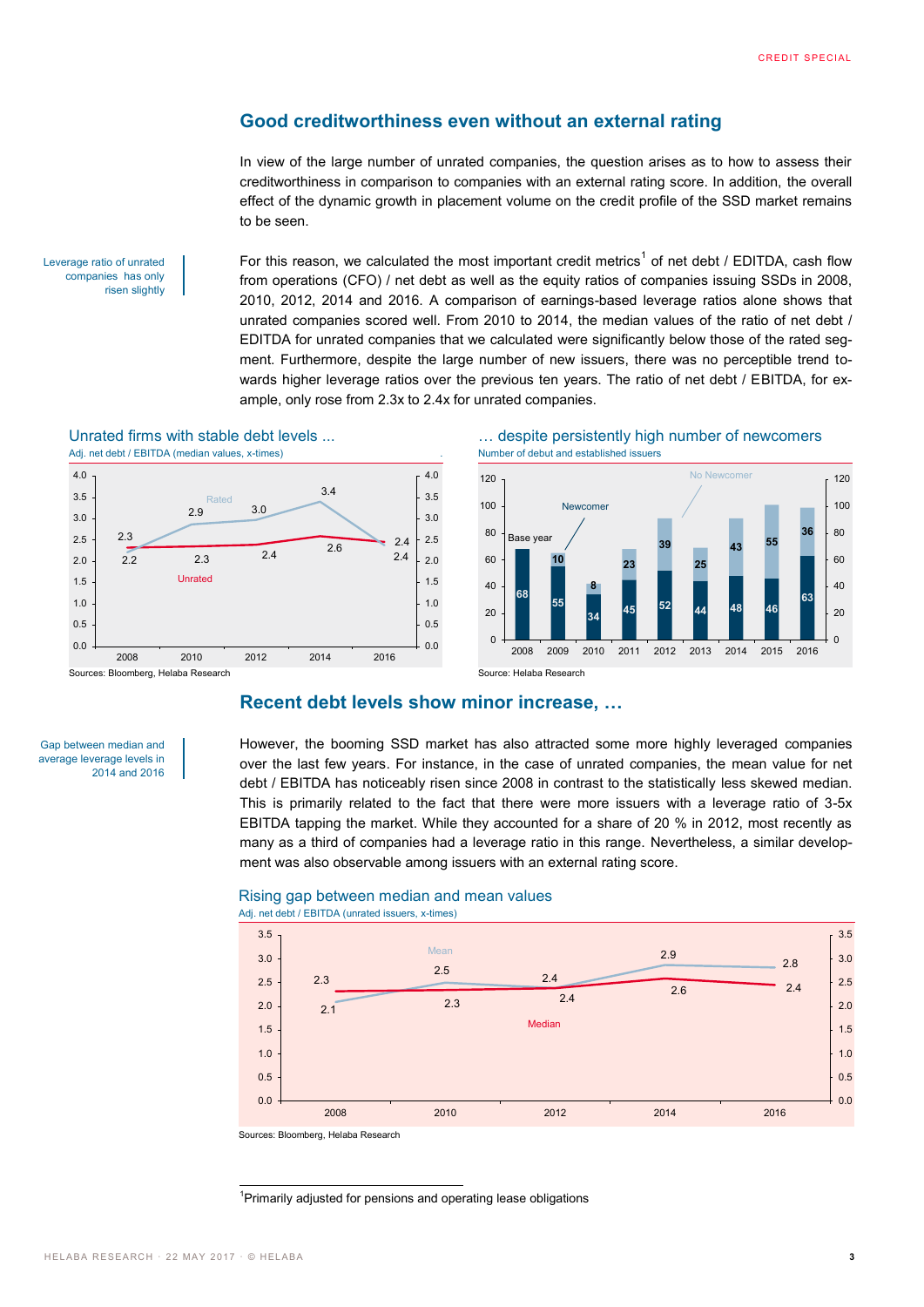# **… but no erosion in creditworthiness discernible**

The remaining credit metrics that we calculated, however, underline the fact that SSD issuers without an external rating compare well to rated companies in terms of their creditworthiness. For instance, the adjusted credit metric of cash flow from operations / net debt never fell below a median of 20 % in the case of issuers without an agency rating. What is more, it exhibited less volatility than the rated segment and has improved over the last few years. Recently, equity ratios have also been increasing and were always above 30 % in the group of unrated issuers.

Overall, despite the strong growth on the primary SSD market, we have not discerned any erosion in creditworthiness. Rather, the most important credit metrics have generally tended to show an improvement in recent years and are still on a sound level.



Improved cash flow-based metrics and ...<br>
Adj. cash flow from operations / net dent (median values)<br>
Equity ratio (median values)



#### **Credit profiles remain healthy even after issuance**

No evidence of deterioration in creditworthiness in years after issuance Moreover, it appears to be the case that the creditworthiness of SSD issuers remains relatively stable, even in the years after placement. We calculated median credit metrics for the comparatively large population of issuers in 2012, both for the year of issuance and four years later. Although this showed a rise in the case of earnings-based leverage ratios of companies with and without an external rating, the cash flow-based metrics registered an improvement in the same period. Capital backing proved to be relatively stable, especially of unrated companies. Overall, our assessment shows that credit profiles in the unrated market segment developed more favourably than in the rated segment.



#### Medium-term development in credit metrics points to stable trend in credit profiles Population: SSD issuers 2012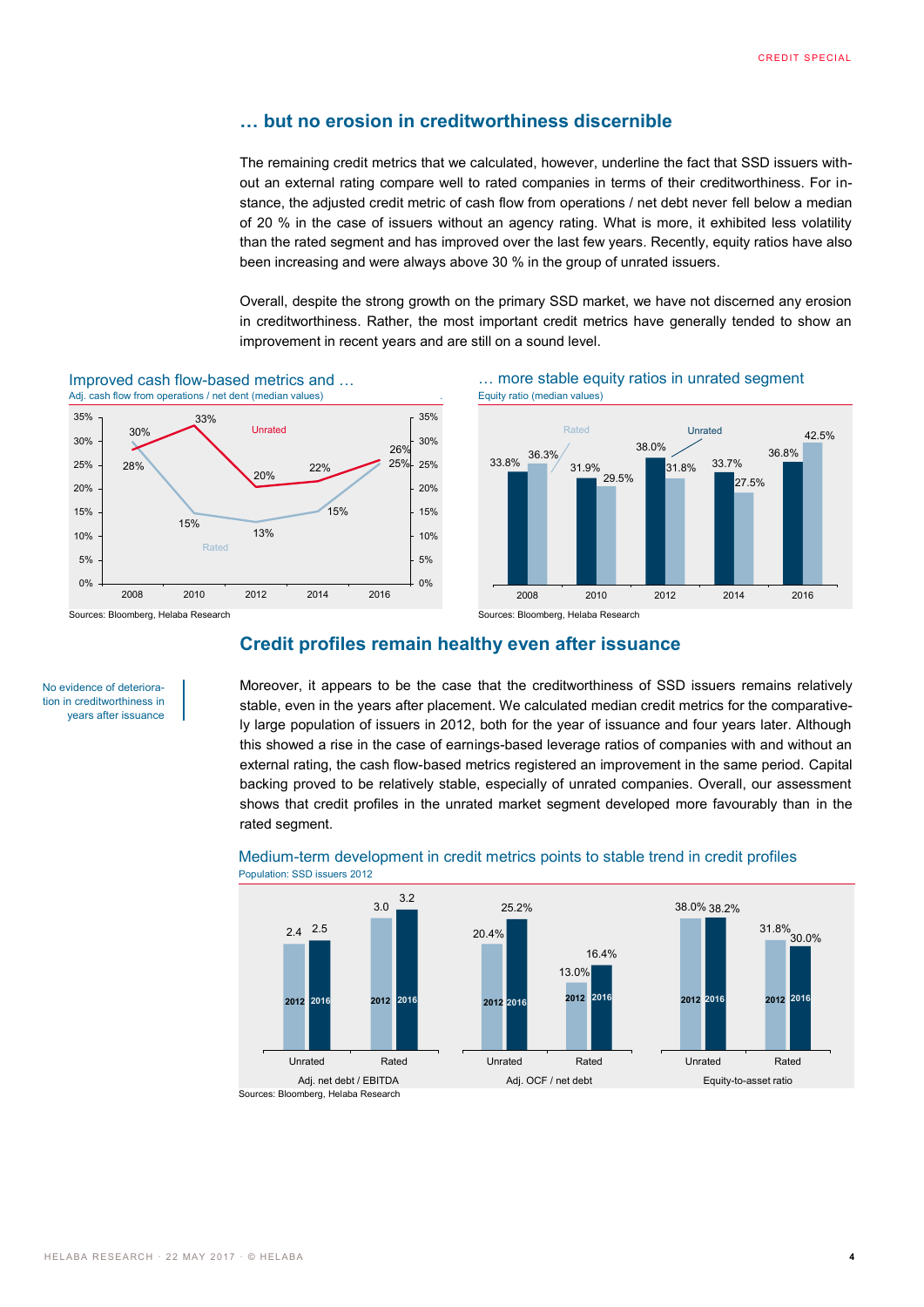Non-German companies accounted for 40 % of issuance in 2016 for first time

#### **Non-German issuers with growing market shares …**

Non-domestic companies have gained significant market share over the last few years. In 2016, almost half of issuers were non-German companies. Moreover, for the first time they accounted for a share of issuance volume of more than 40 %. In the first quarter of the current fiscal year, market volume declined considerably. However, at this time a large number of new SSDs from abroad were still in the marketing stage. That is why we anticipate that non-German issuers will have a strong market presence in 2017, as well. Thus, the trend towards the internationalisation of the Schuldschein market continues unabated. This raises the question as to whether non-German companies have different credit quality structures than domestic issuers.



# Share of domestic issuers declining Non-Domestics with higher average sales volumes





#### Net debt / EBITDA of foreign issuers on lower level

In the years that we analysed since 2008, it is apparent that non-German SSD issuers regularly have stronger credit metrics than their German counterparts. Median values for the frequently used ratio of net debt / EBITDA mostly hovered within a range of 2.3x to 2.5x in this period and were thus below the level of German issuers. In the exceptional year of 2010, this credit metric rose substantially; however, this figure is only based on four non-domestic issues and, in our view, al-

The remaining credit metrics that we calculated – cash flow from operations / net debt and equity ratio – serve to underline, in our opinion, the comparatively sound financial profiles of non-German issuers. For instance, with the exception of 2010, non-domestic issuers' internal financing strength was always above that of domestic issuers. Furthermore, capital backing was considerably better in every year. However, the fact that most non-domestic issuers active on the SSD market have so far displayed better credit profiles is probably due to a certain amount of scepticism on the part of investors towards new issuers.





# **… and frequently better credit profiles**

lows for limited comparisons at best.